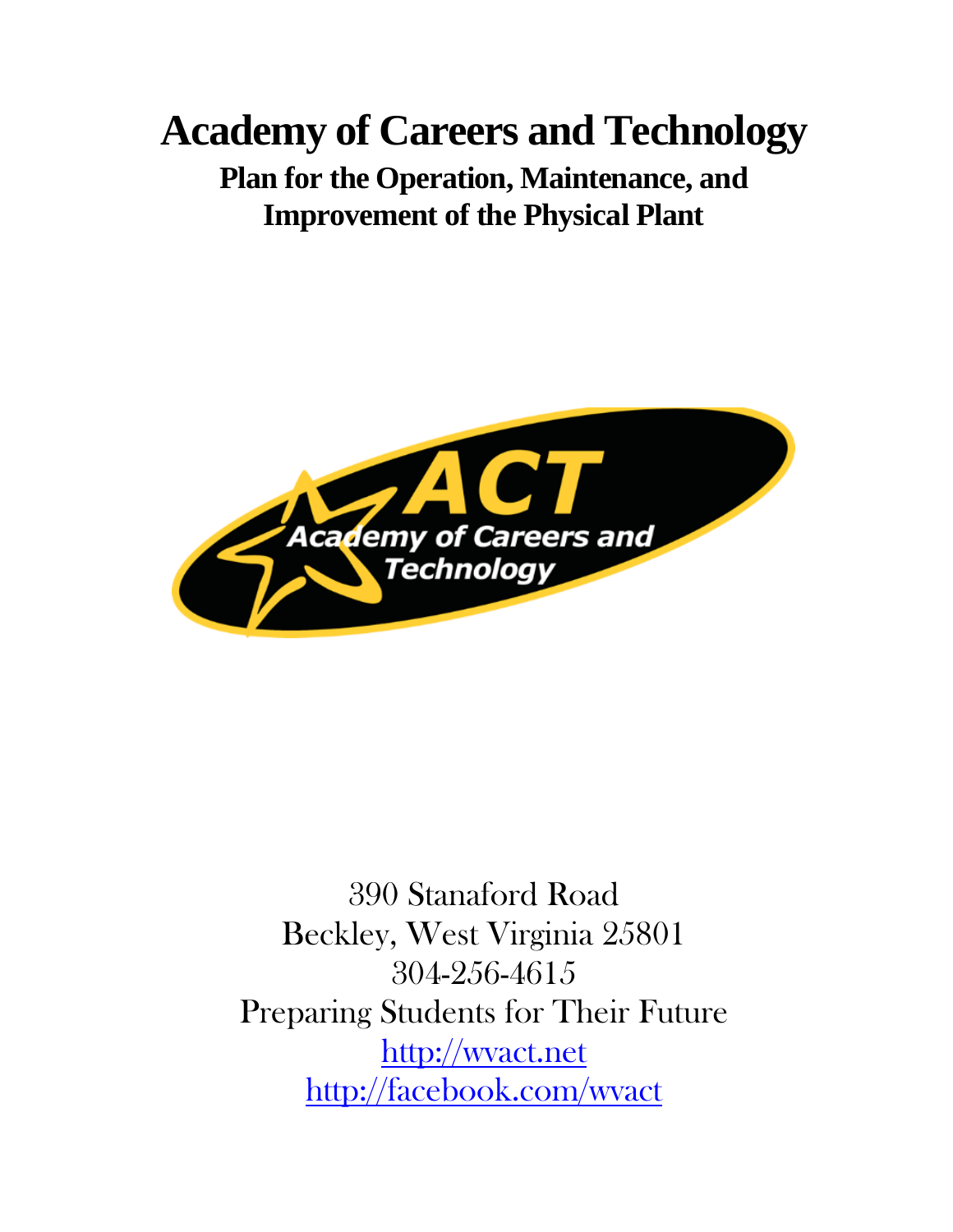# TABLE OF CONTENTS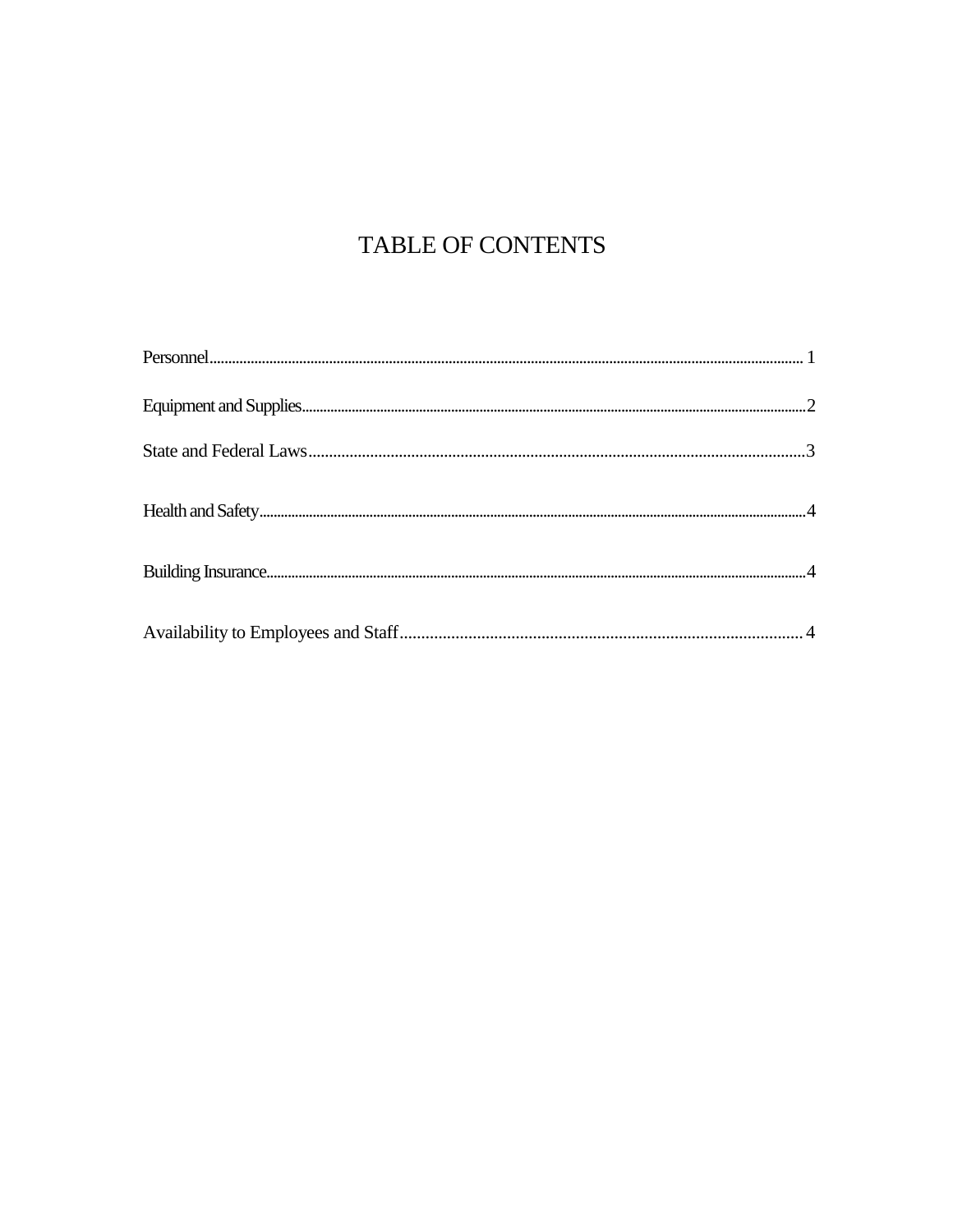The Operation, Maintenance, and Improvement Plan for Academy of Careers and Technology (ACT) follows guidelines established by Raleigh County Schools. The purpose of this plan is to ensure that ACT provides a clean, safe, and quality learning environment that supports the mission of the institution.

# **Personnel**

The principal is responsible for ensuring that ACT provides students and staff with clean, safe, and adequate facilities with appropriate utilities for classrooms, offices, restrooms, meeting areas, parking, etc. Custodial staff are responsible for daily cleaning which includes removing all trash from instructional and non-instructional areas, dusting surface areas, sweeping, mopping tile floors, cleaning and disinfecting all bathroom surfaces, and installing paper towels, soap, and tissue as required. Supplies needed for cleaning are requested by the custodial staff to Raleigh County Schools Auxiliary Services. The custodians provide basic cleaning supplies for instructors and staff to take care of general classroom clean-up and emergency situations. Administrative staff conducts routine checks to ensure that the building is clean and safe.

Teachers and other staff are responsible for inspecting their work area and notifying the administration of any issues that need addressed.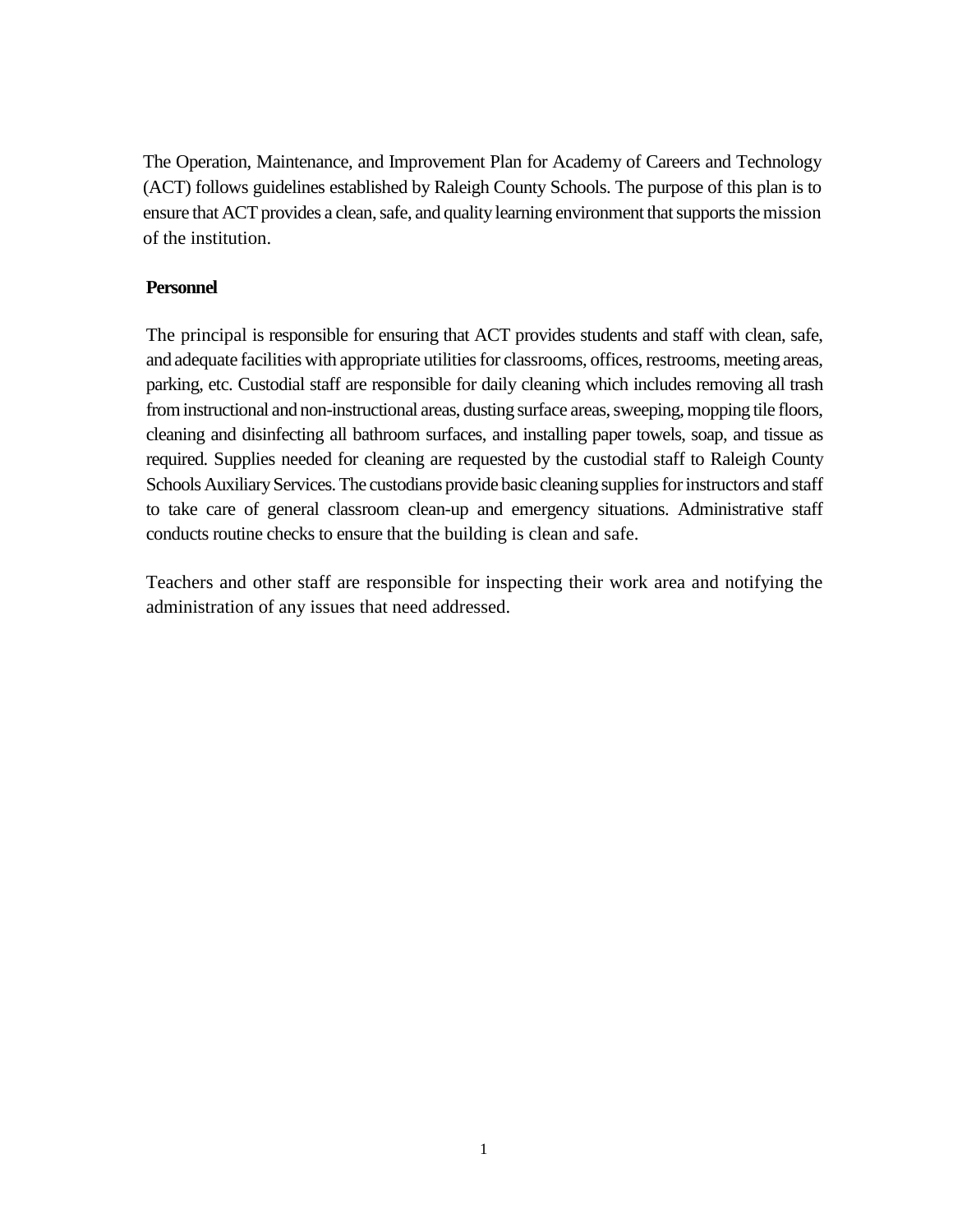### **Equipment andSupplies**

Equipment and supplies purchased for instructional purposes meet all required safety standards. Equipment and supplies purchases are made through vendors approved by the West Virginia Department of Education and the State of West Virginia Purchasing Department

ACT's Principal is responsible for handling any problems with equipment maintenance that arise. Faulty equipment is repaired or replaced immediately to ensure the safety of staff and students. Identified safety issues are discussed immediately with ACT's Principal and Assistant Principal who take immediate appropriate action. The supplies used by instructors and students aremaintained in appropriate condition adhering to infection control and standard precautions and in compliance with OSHA Standards.

# **Equipment and Supplies Procurement**

For CTE purposes, equipment is defined as non-consumable items with a life expectancy of more than one year.

At the end of each school year, teachers should submit, to the Director/Principal, a list of supplies using the county requisition or a school purchase order request. This list should include the vendor information and detailed pricing, including shipping and other costs. If this can be obtained in the form of a quote, it will make ordering easier. A school or county purchase order will be issued and then the teacher will be responsible for ordering the supplies, confirming receipt of all materials and then submitting receipts to the financial secretary. Requests for new equipment should be submitted when needed. The teacher should first seek input and approval from their advisory committee and obtain a LEA 6 form that is signed by the advisory committee chairman. A county or school purchase order request form should be completed at the direction of the Director/Principal and include the vendor information and detailed pricing, including shipping and other costs. If this can be obtained in the form of a quote, it will make ordering easier. A school or county purchase order will be issued and then the teacher will be responsible for ordering the equipment, confirming receipt of the equipment and then submitting receipts to the financial secretary.

#### **EMERGENCY REPAIRS or SUPPLY NEEDS**

Because county and state guidelines dictate that all purchases be supported with a purchase order, emergency repairs and purchases will be handled as follows: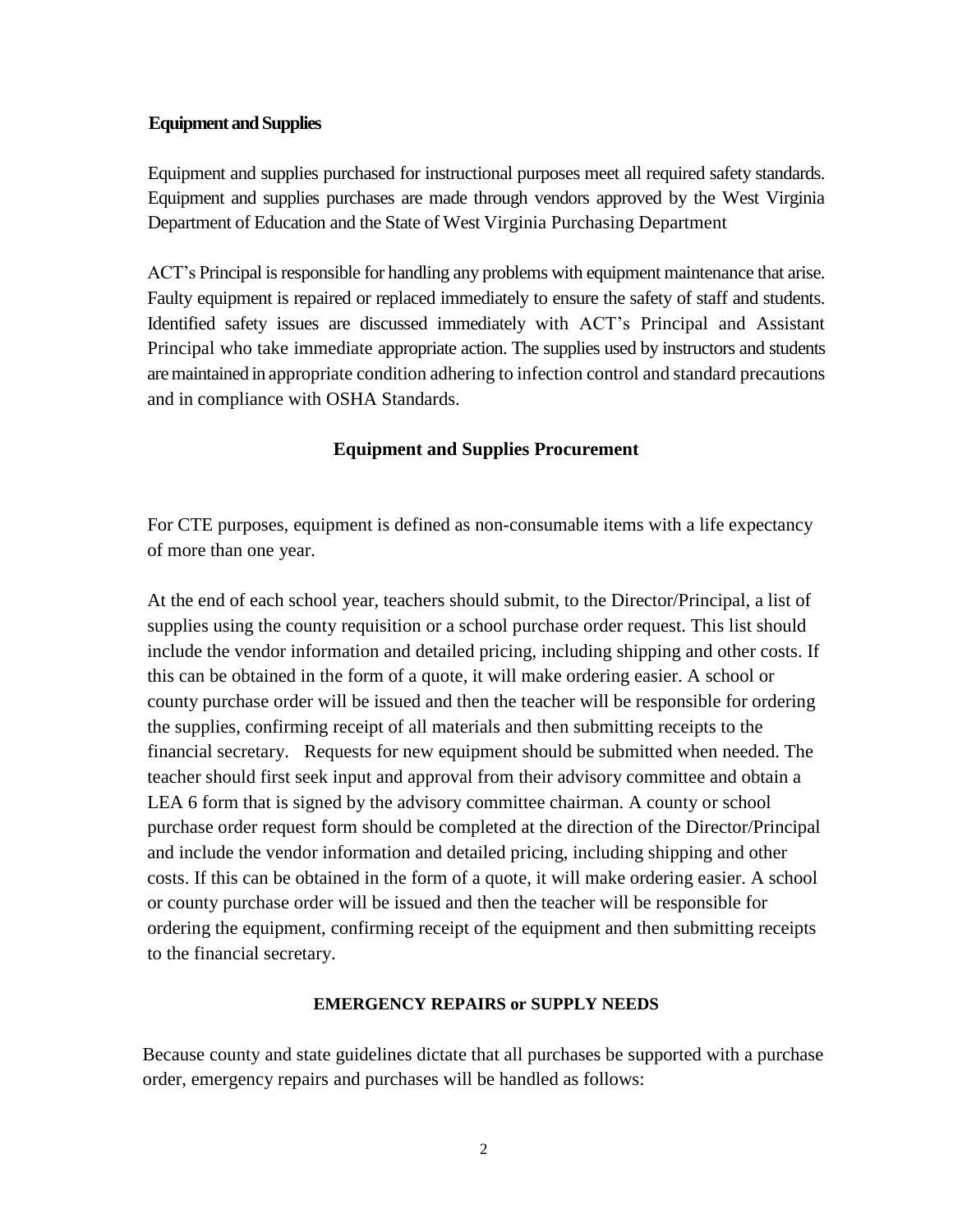- 1. Notify the administration of the emergency need.
- 2. The Administration will procure an expedited purchase order the same day in most cases
- 3. If an expedited purchase order cannot be obtained, one of several 'open purchase orders available for local businesses where emergency supplies can be purchased may be used.

# **State and Federal Laws**

ACT facilities are maintained in accordance with local, state, and federal requirements. Licenses to operate are prominently displayed.

Material Safety Data Sheets (MSDS) for cleaning supplies are available and custodians are trained in the use of supplies and how to use the MSDS information.

Fire extinguishers are maintained and inspected throughout the year. Inspection tags are placed on all fire extinguishers at the time of inspection. Evacuation routes are posted in the classrooms/labs and throughout the facility. Emergency evacuation drills are conducted biannually.

The physical plant complies with Americans with Disabilities Act, Equal Employment Opportunities Commission (EEOC), and Occupational Safety and Health Administration (OSHA) requirements to meet the needs of students and staff. Reasonable accommodations are made when indicated.

ACT conforms to all relevant building codes, and the buildings are inspected by the West Virginia State Fire Marshal's Office at least annually to ensure compliance. All fire marshal inspections are kept on file in the Principal's office and at the Raleigh County Board of Education office. The facilities are inspected regularly by the Raleigh County Health Department and West Virginia Board of Risk and Insurance Management (BRIM). Any deficiencies are brought to the attention of the Principal or Assistant Principal and the Raleigh County Safety Director for immediate correction.